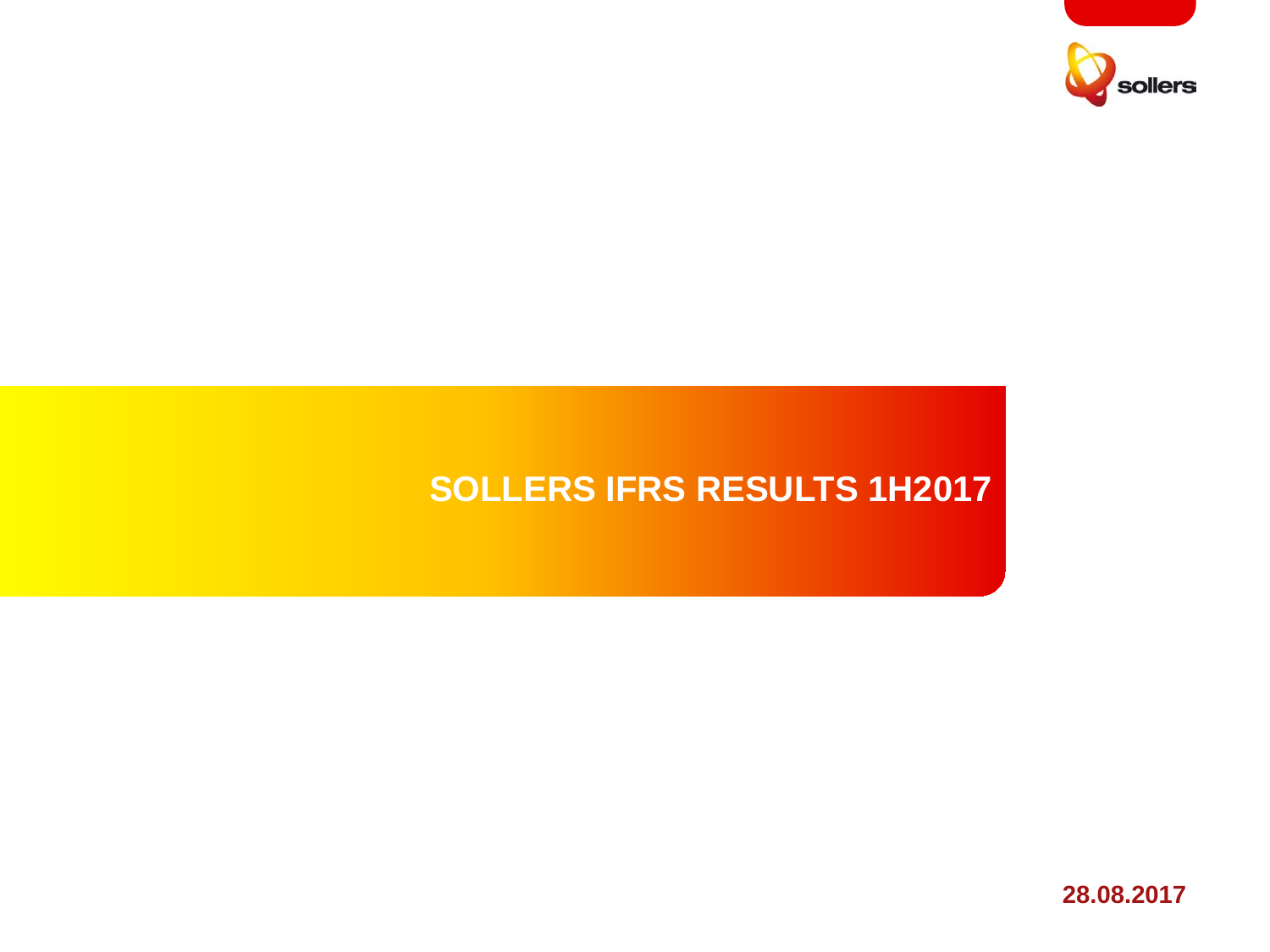

# **1. 1H2017 SOLLERS STRATEGIC DEVELOPMENTS**

- **2. RUSSIAN AUTOMOTIVE MARKET OVERVIEW**
- **3. SOLLERS OPERATING AND FINANCIAL PERFORMANCE IN 1H2017**
- **4. SOLLERS' JOINT VENTURES' RESULTS**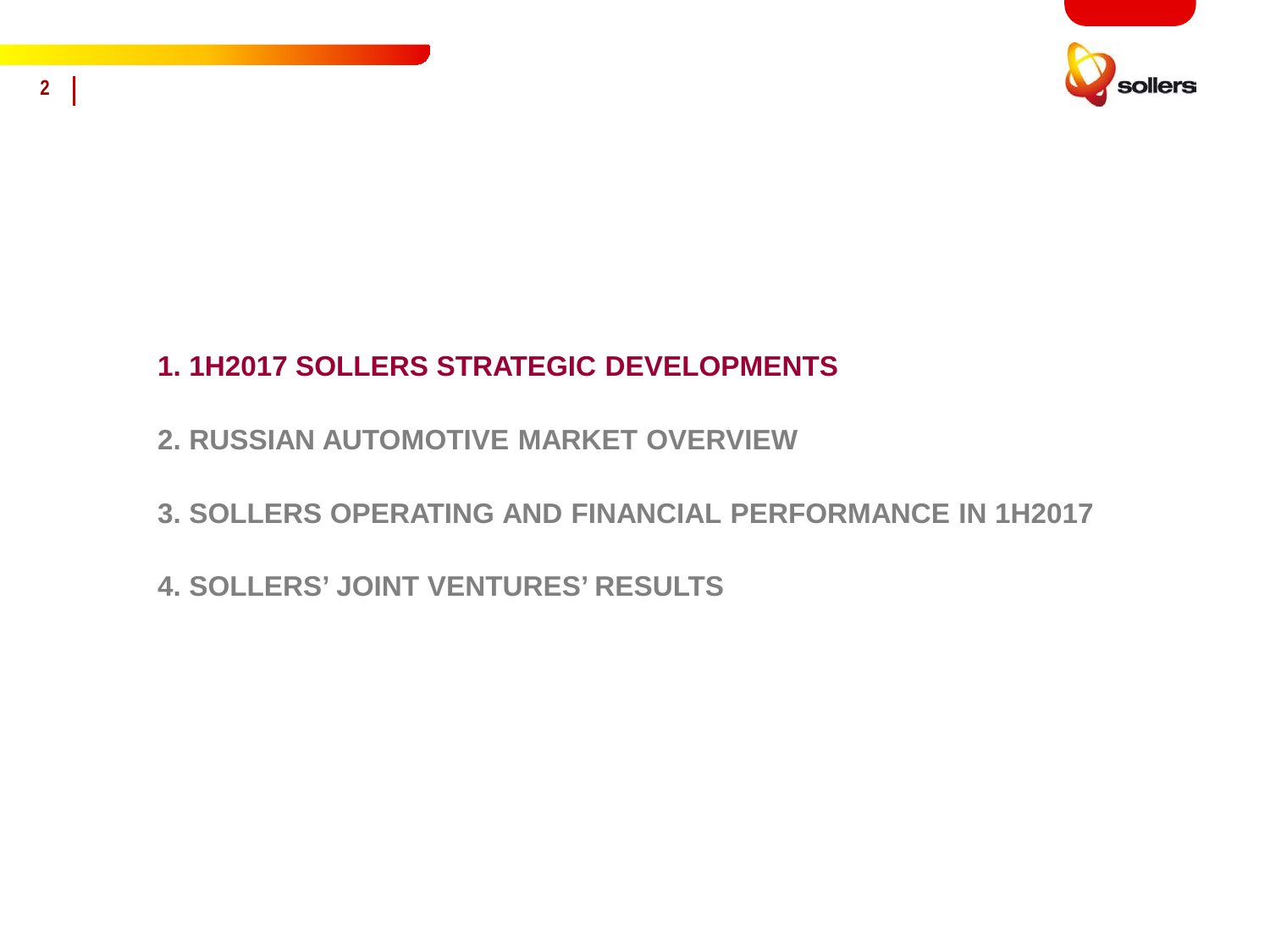# sollers

### **3 SOLLERS STRATEGIC DEVELOPMENTS**

### **JANUARY**

SsangYong starts sales of new Tivoli and XLV in Russia



### **MARCH**

UAZ launches UAZ FINANCE services for retail sales financing and leasing for corporate clients



### **JUNE**

MAZDA SOLLERS JV starts assembly of new Mazda CX-5 in Vladivostok



#### **JUNE**

Ford Sollers JV: retail sales up 24% in June 2017 vs. June 2016



### **JUNE**

UAZ doubled export sales in 1H2017 to 1.9 k units (1H2016: 0.9 k units)



### **JULY**

UAZ presents pilot version of UAZ Cargo with hybrid power unit

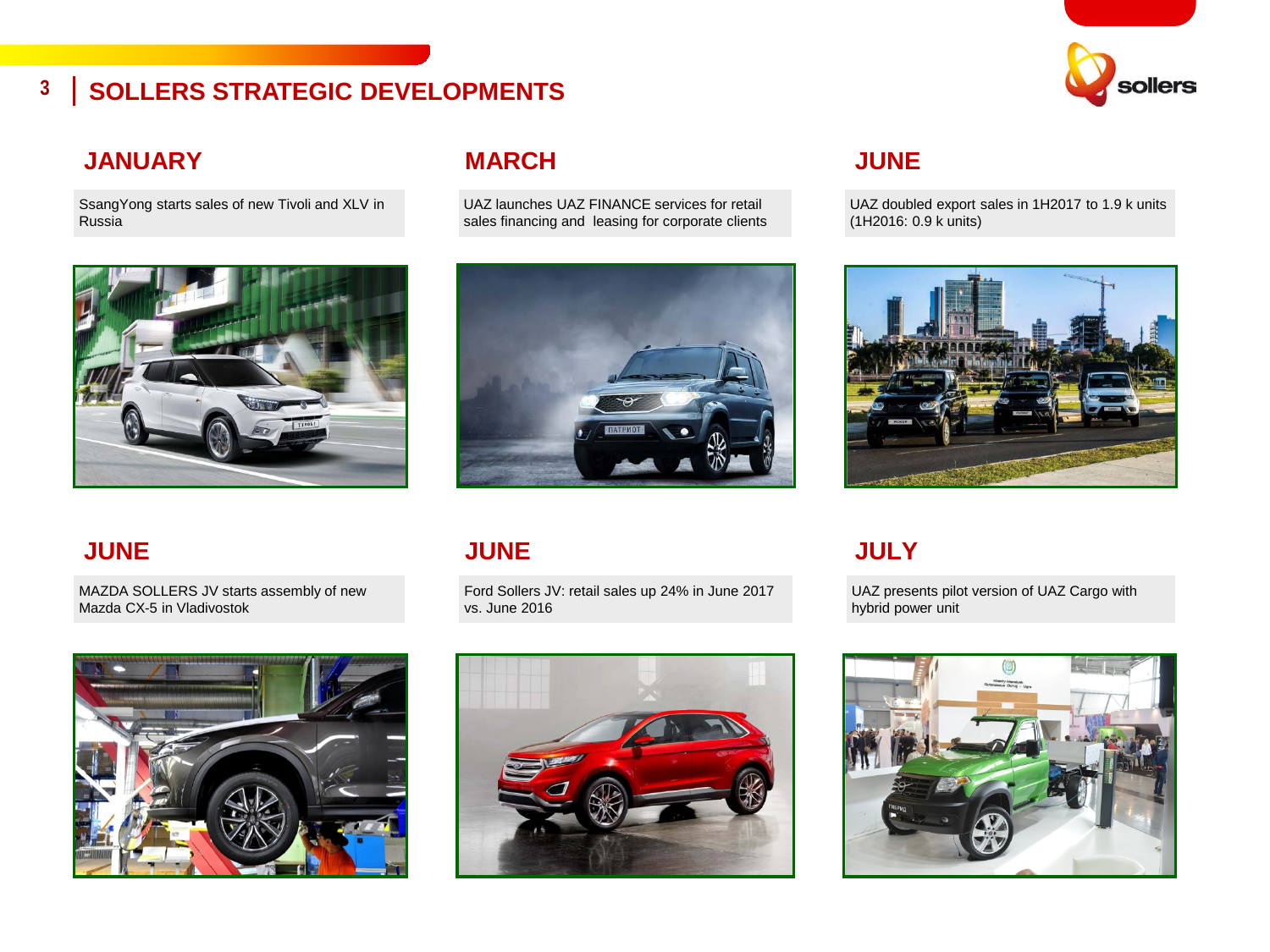



#### **UAZ STRATEGIC PRIORITIES**

- Continuous development of the affordable products for the different market segments on a single frame-based platform
- Maintain the highest level of localisation in the industry
- Develop export sales
- Develop unique R&D competencies with the support of the Government



#### **UAZ PATRIOT 2017**

- **PRICE:** from RUB 699 k
- New exterior and interior
- Improved noise isolation
- New comfort options:
	- climate and cruise control
	- new sensor multimedia
	- heated multifunctional steering wheel
- Modern safety options
- Improved fuel system
- New platform by 2020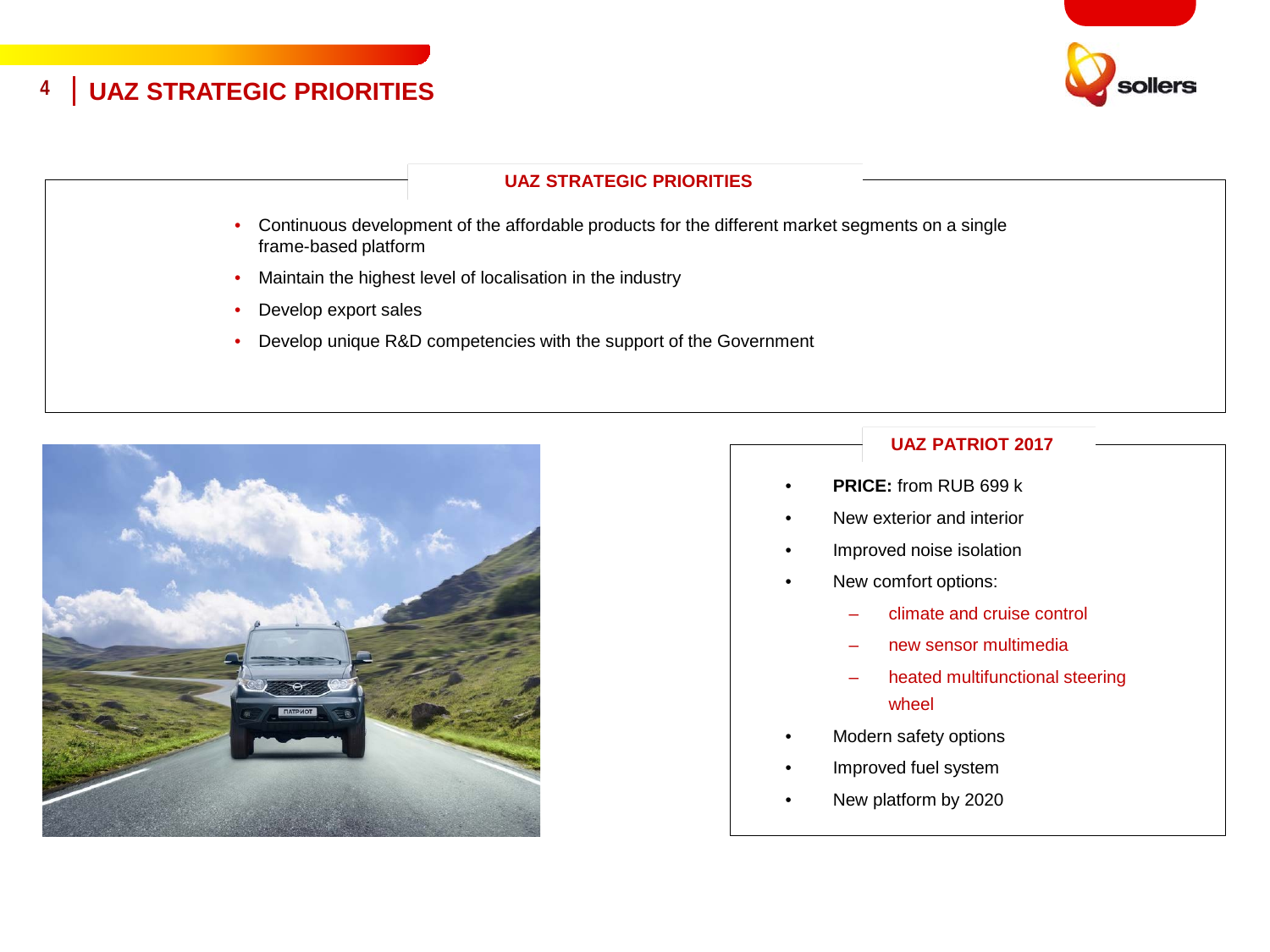

#### **UAZ FUTURE MODELS**

- UAZ PROFI new light commercial vehicle based on UAZ Patriot platform
- Combines the comfort of passenger car and the payload of commercial vehicle
- Competitive price positioning will help to gain a market share on a new segment



#### **UAZ PROFI 2017**

- **PRICE:** from RUB 649 k
- **NEW ENGINE:** ZMZ-PRO up to 160HP
- Increased payload: 1 500 kg
- Number of passengers: up to 3 p
- Enlarged wheel base: 5.9 m
- Strengthened frame and suspension
- Improved manoeuvrability
- Extra choice of comfort options
- Start of production in September 2017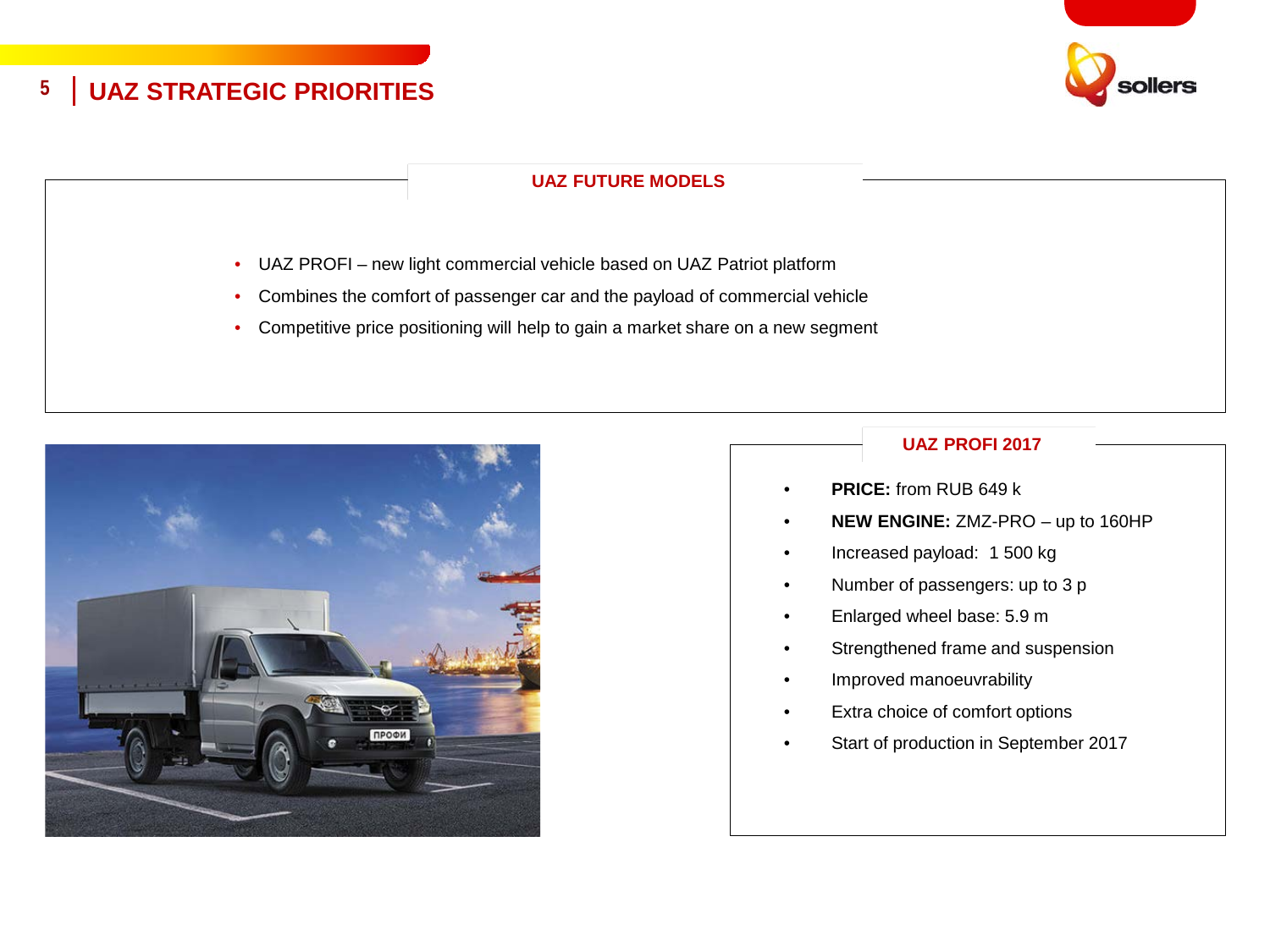

# **1. 1H2017 SOLLERS STRATEGIC DEVELOPMENTS**

# **2. RUSSIAN AUTOMOTIVE MARKET OVERVIEW**

- **3. SOLLERS OPERATING AND FINANCIAL PERFORMANCE IN 1H2017**
- **4. SOLLERS' JOINT VENTURES' RESULTS**

**6**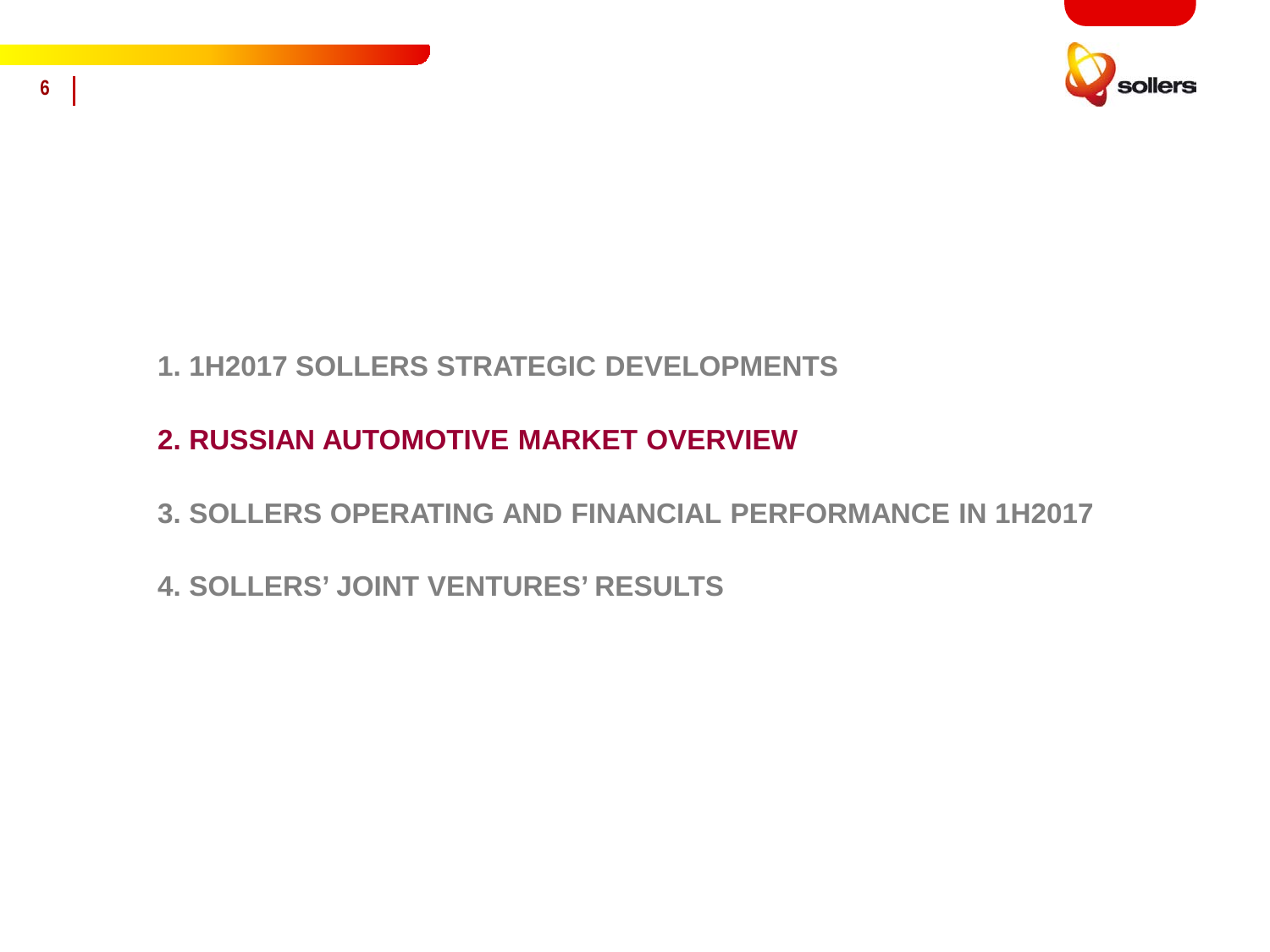

### **7 1H2015 - 1H2017 RUSSIAN AUTOMOTIVE MARKET, K UNITS\***





#### **HIGHLIGHTS**

- Growth in all main market segments, the overall passenger car market went up by 7%
- The largest SUV segment grew by 18% in 1H2017 mainly due to crossovers
- B+ segments was also growing by +8%
- The largest growth in light commercial vehicles is due to sales of UAZ and GAZ vehicles (+7% and 4% growth respectively)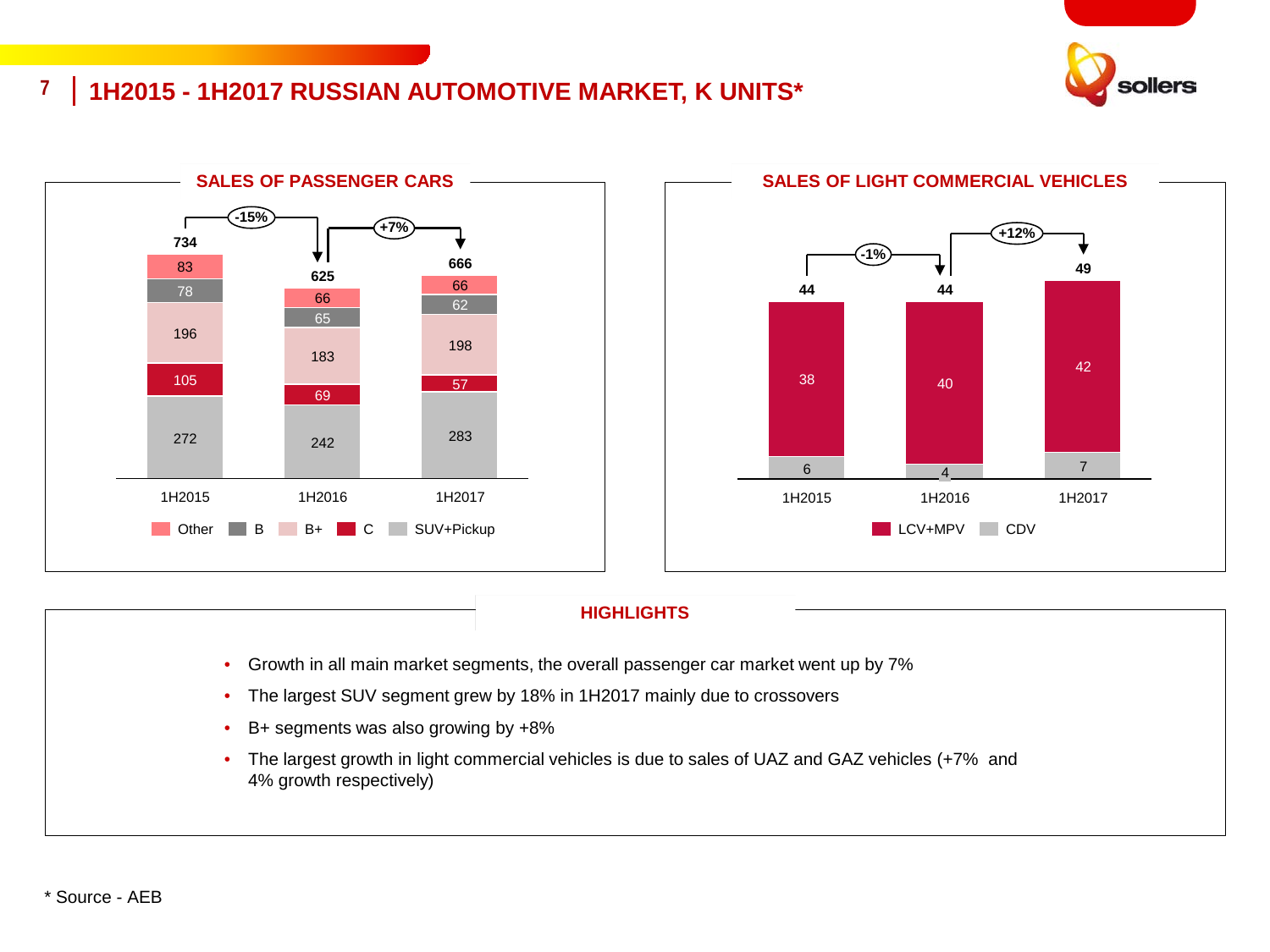

#### **8 NEW SUV + PICKUP MARKET 1H2015-1H2017**





#### **MAJOR MARKET TRENDS IN 1H2017**

- The SUV and Pickup market outperformed the overall market: +17% vs. 7% growth of total passenger car sales
- The market leaders changed due to successful launch of Hyundai Creta and Renault Kaptur
- Ford sales increased by 32% in 1H2017 due to Ford EcoSport and Ford Kuga successful repositioning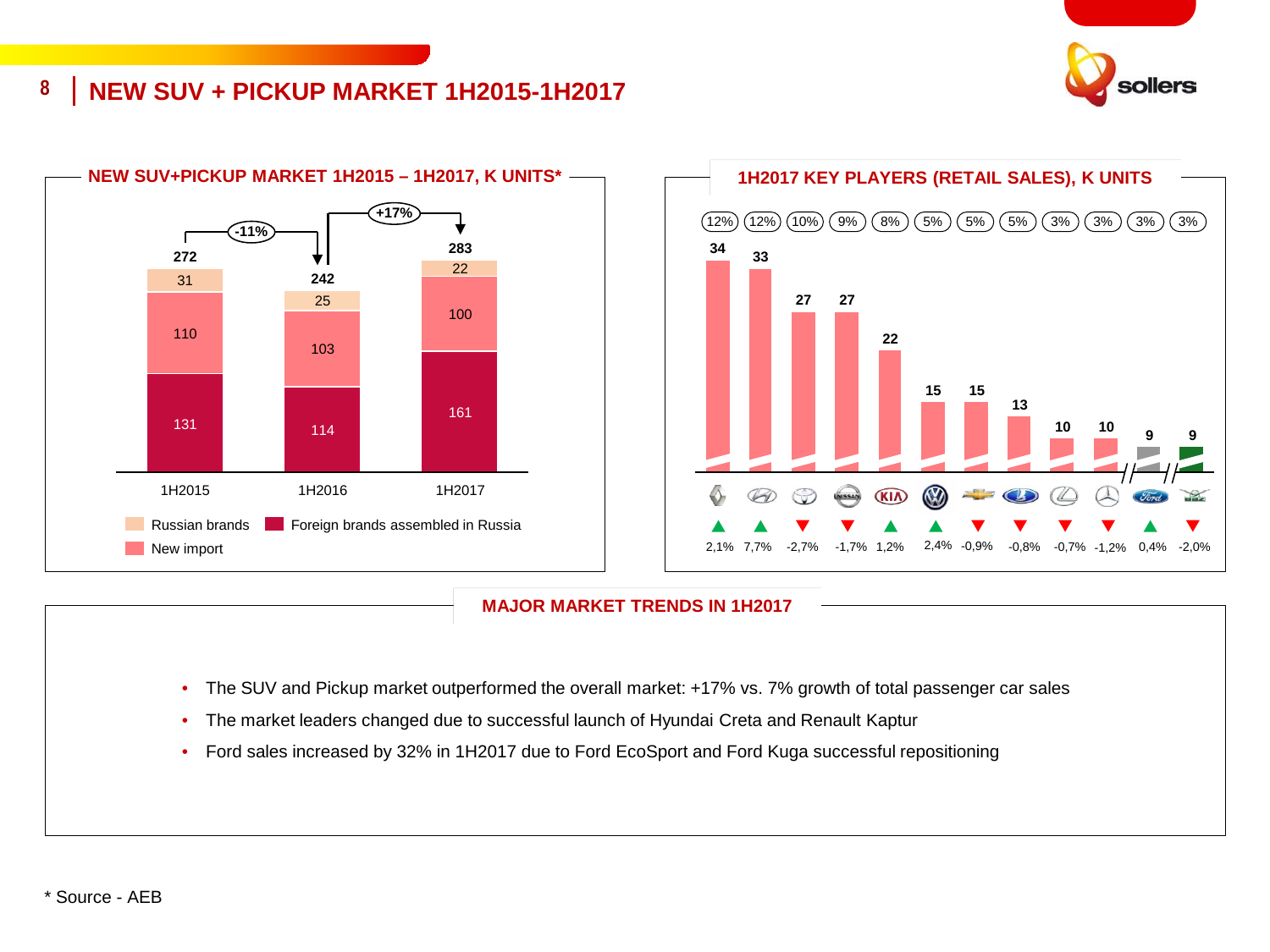

#### **9 NEW LCV+MPV MARKET 1H2015-1H2017**





#### **MAJOR MARKET TRENDS IN 1H2017**

- UAZ retail sales of commercial vehicles went up by 7%, the brand managed to gain 23% market share
- The sales of Ford CVs grew by 44,6% as a result of the launch of new Ford Transit at Elabuga production site and partly because of low base effect of the 1H2016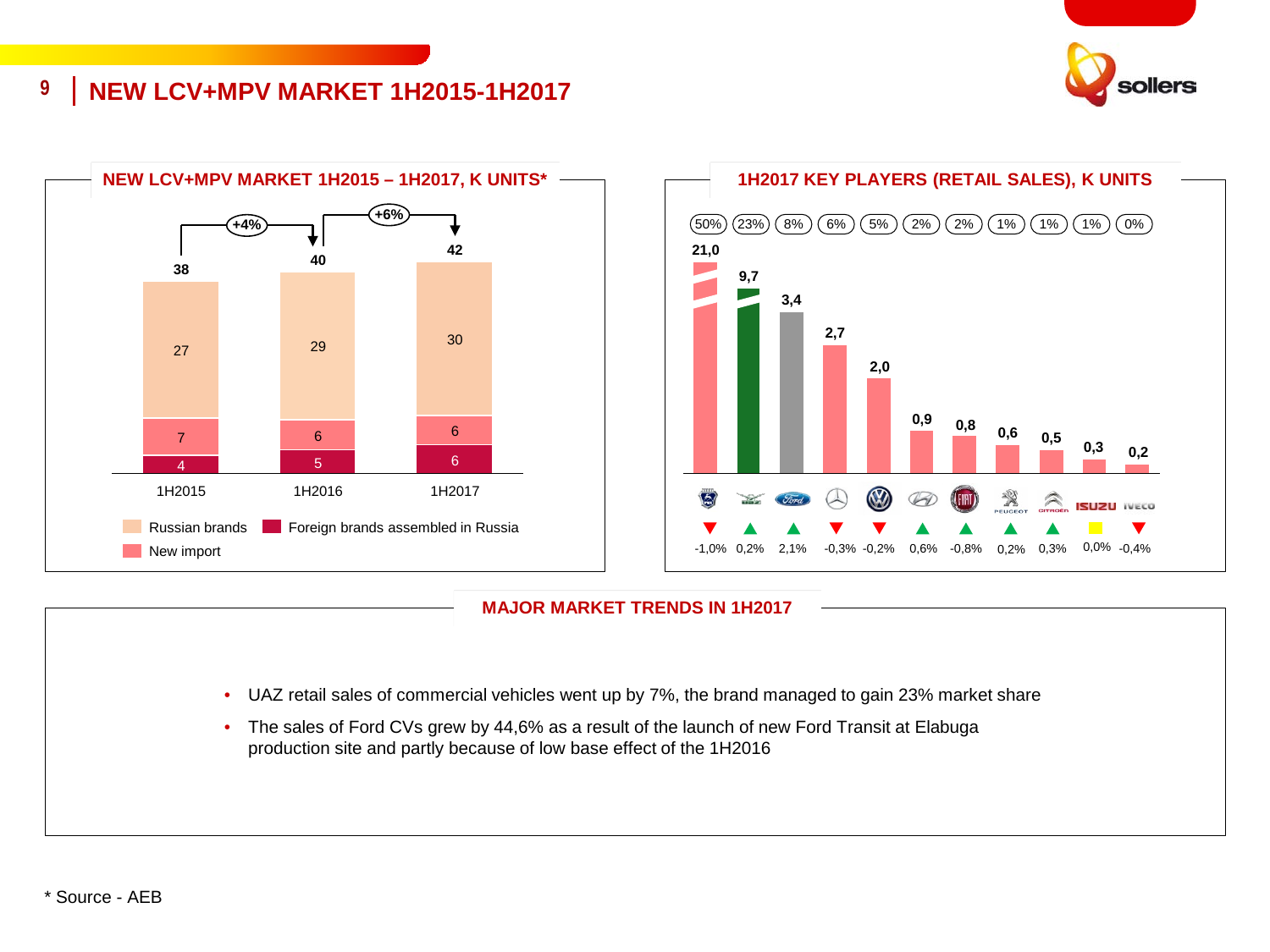

# **1. 1H2017 SOLLERS STRATEGIC DEVELOPMENTS**

### **2. RUSSIAN AUTOMOTIVE MARKET OVERVIEW**

# **3. SOLLERS OPERATING AND FINANCIAL PERFORMANCE IN 1H2017**

# **4. SOLLERS' JOINT VENTURES' RESULTS**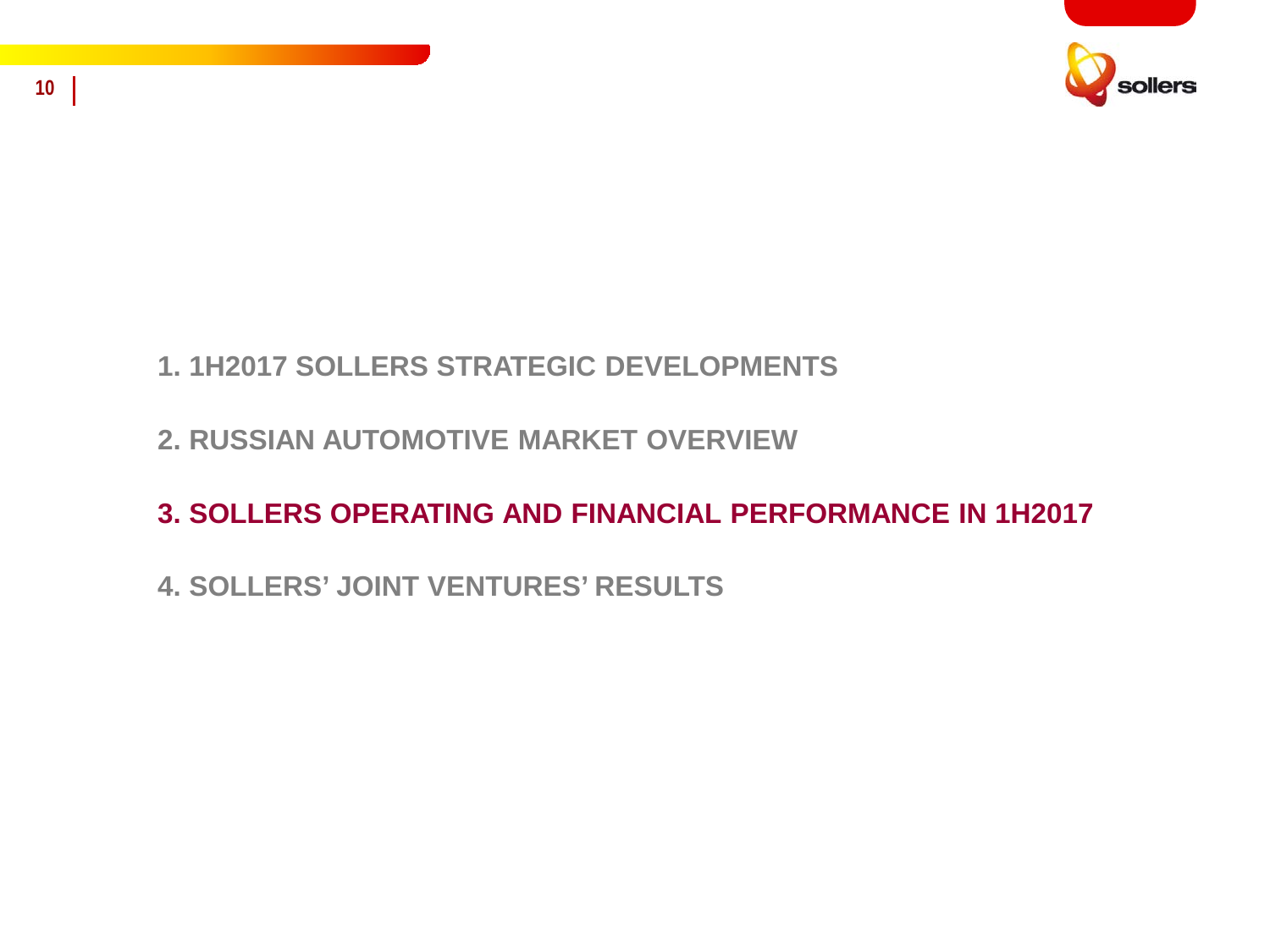# **11 SOLLERS GROUP WHOLESALES**



#### **SOLLERS CONSOLIDATED WHOLESALES**

| k units                                   | 1H2016 | 1H2017 | Change   |
|-------------------------------------------|--------|--------|----------|
| <b>UAZ</b>                                | 20,6   | 21,1   | 2,4%     |
| <b>UAZ Hunter</b>                         | 1,9    | 1,3    | $-31,6%$ |
| <b>UAZ Patriot</b>                        | 7,7    | 6,9    | $-10,4%$ |
| UAZ commercial vehicles - old model range | 9,1    | 11,2   | 23,1%    |
| UAZ commercial vehicles - new model range | 1,9    | 1,7    | $-10,5%$ |
| <b>SSANG YONG</b>                         |        | 0,2    | n/a      |

#### **SOLLERS JVS WHOLESALES**

| k units          | 1H2016 | 1H2017 | Change   |
|------------------|--------|--------|----------|
| MAZDA SOLLERS JV | 13,0   | 9,6    | $-26,2%$ |
| FORD SOLLERS JV  | 23,4   | 22,9   | $-2,1%$  |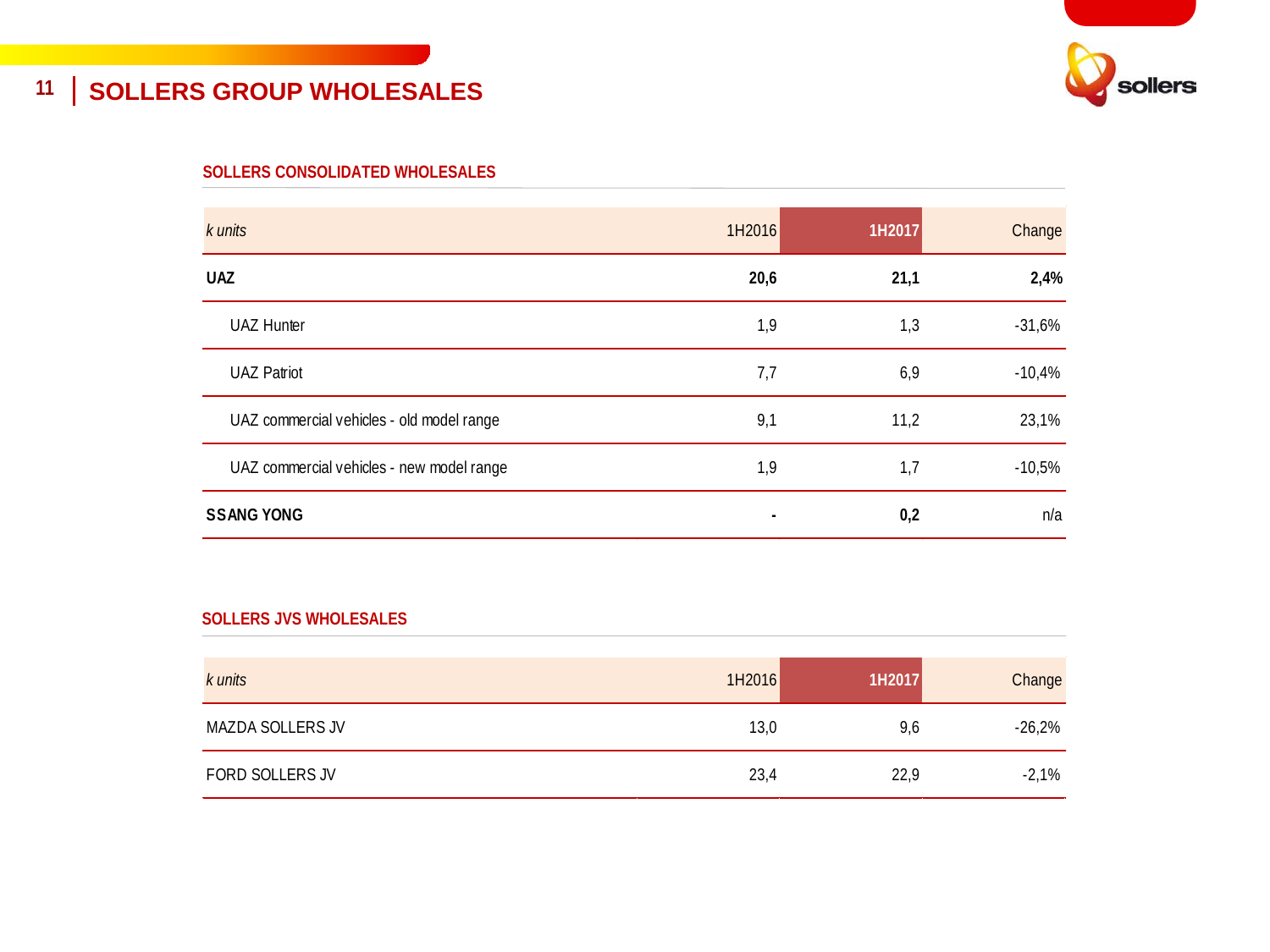

# **12 OVERVIEW OF 1H2017 FINANCIAL RESULTS**

| <b>RUB</b> mln                            | 1H2016  | 1H2017  | Change   |
|-------------------------------------------|---------|---------|----------|
| Revenue                                   | 13 4 26 | 16 012  | 19,3%    |
| <b>EBITDA</b>                             | 1456    | 1687    | 15,9%    |
| EBITDA margin                             | 10,8%   | 10,5%   | $-0,3%$  |
| Operating profit                          | 1 3 1 6 | 1012    | $-23,1%$ |
| Operating margin                          | 9,8%    | 6,3%    | $-3,5%$  |
| Financial instrument change in fair value | (828)   | (125)   | 703      |
| Share of result of JVs                    | (212)   | 195     | 407      |
| Net profit                                | 34      | 575     | 1591,2%  |
| Net debt as of 31.12.2016/30.06.2017      | 4 7 4 0 | 5521    | 16,5%    |
| Net debt as of 30.06.2016/30.06.2017      | 4 1 2 3 | 5 5 2 1 | 33,9%    |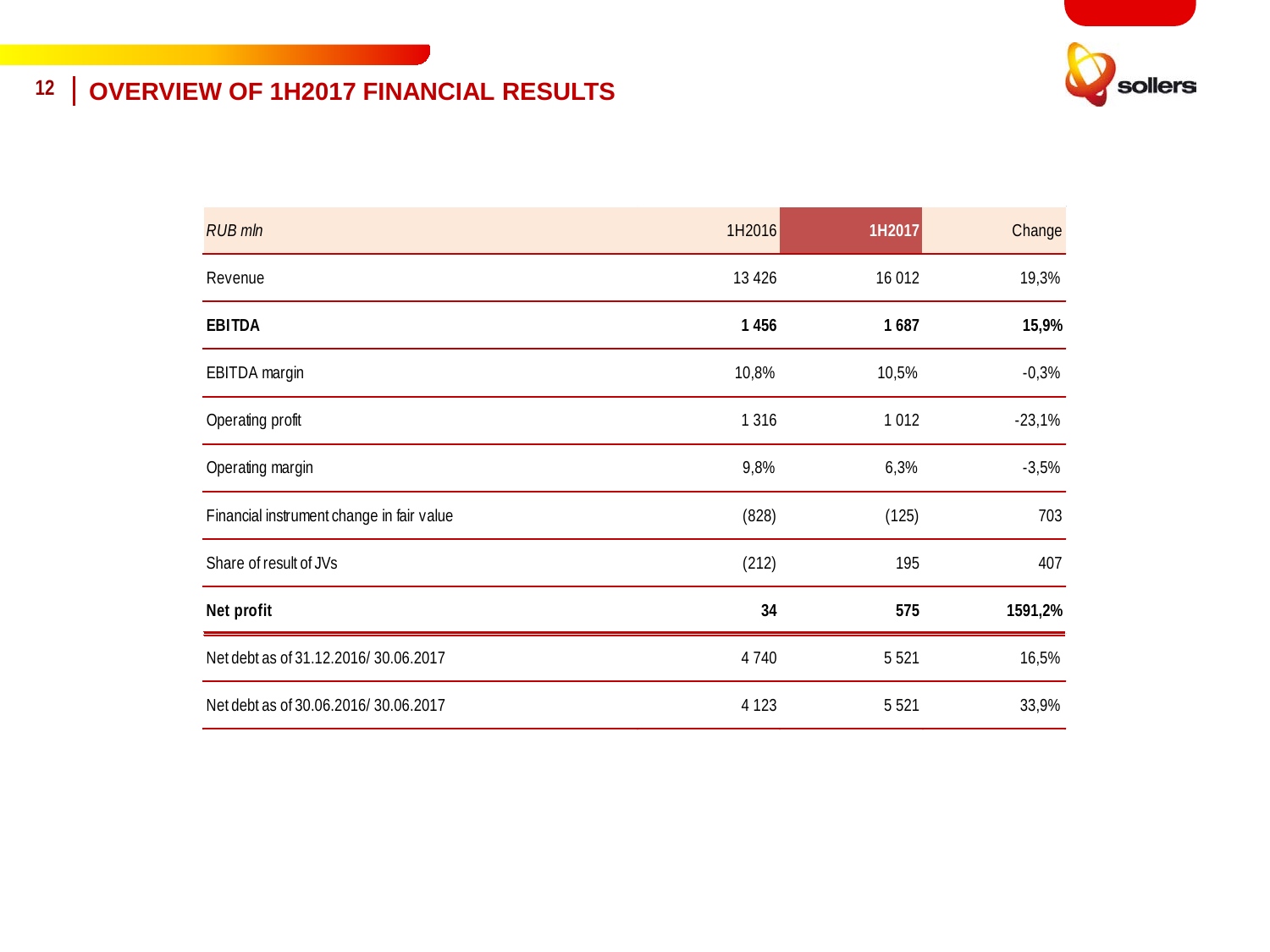### 13 | SALES STRUCTURE, RUB BLN





The growth in the Group's revenue of 19% due to the change in UAZ product mix and the relaunch of SsangYong vehicles distribution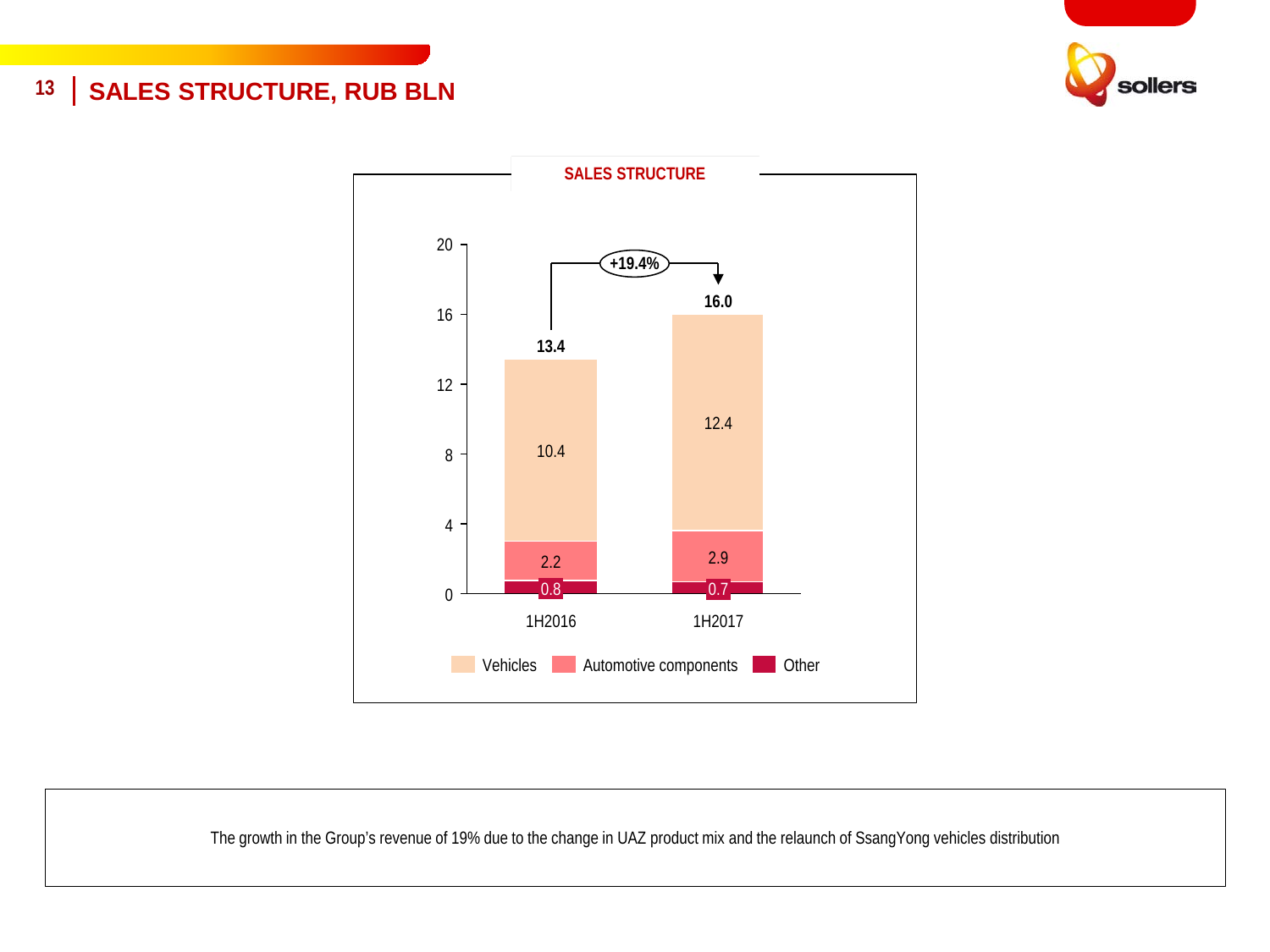### **14 EBITDA CHANGES, RUB MLN**





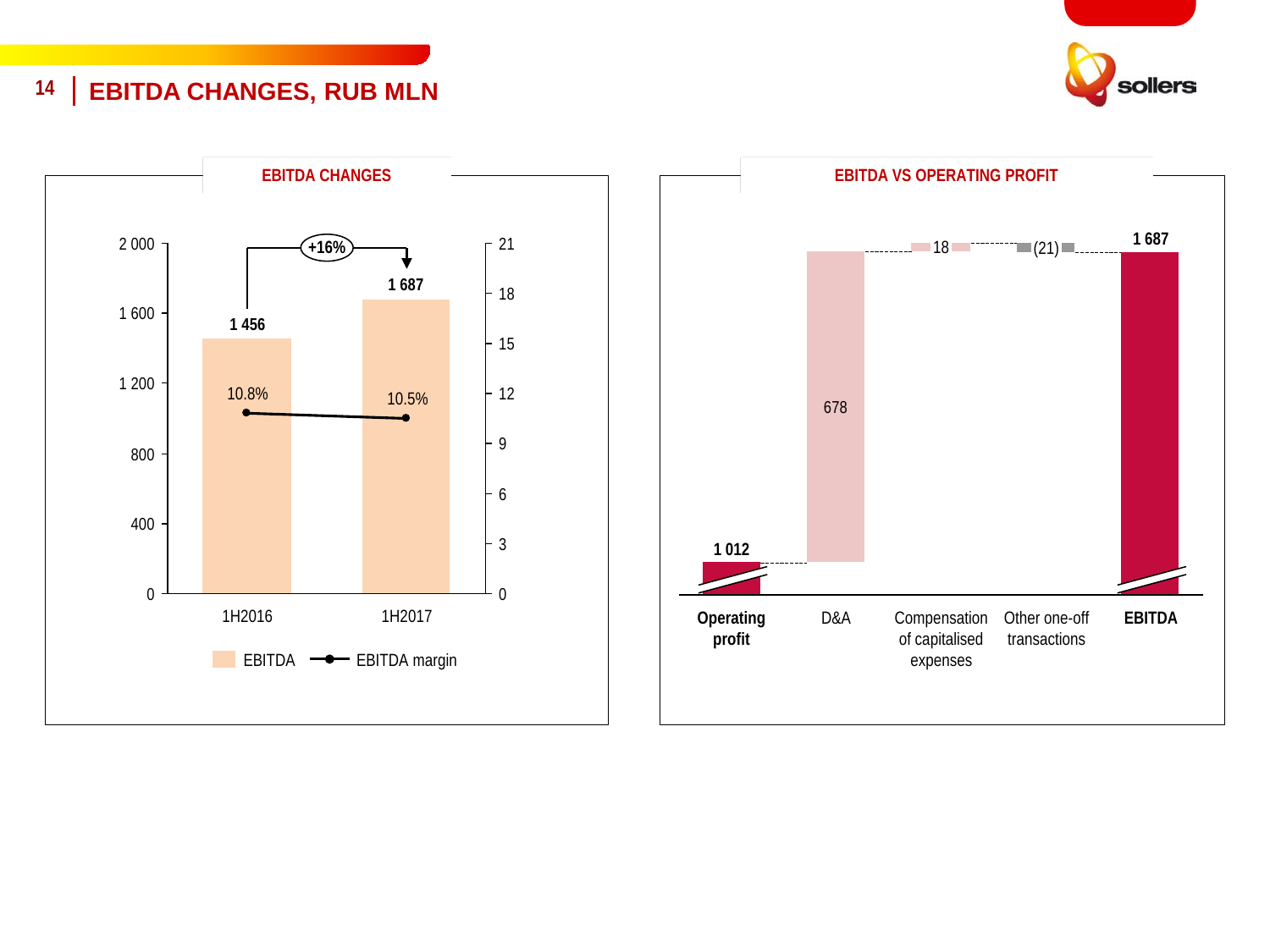### **15 CASH FLOW, RUB MLN**





Other adjustments include provision movements and profit/ loss on the sale of property, plant and equipment, investments and other assets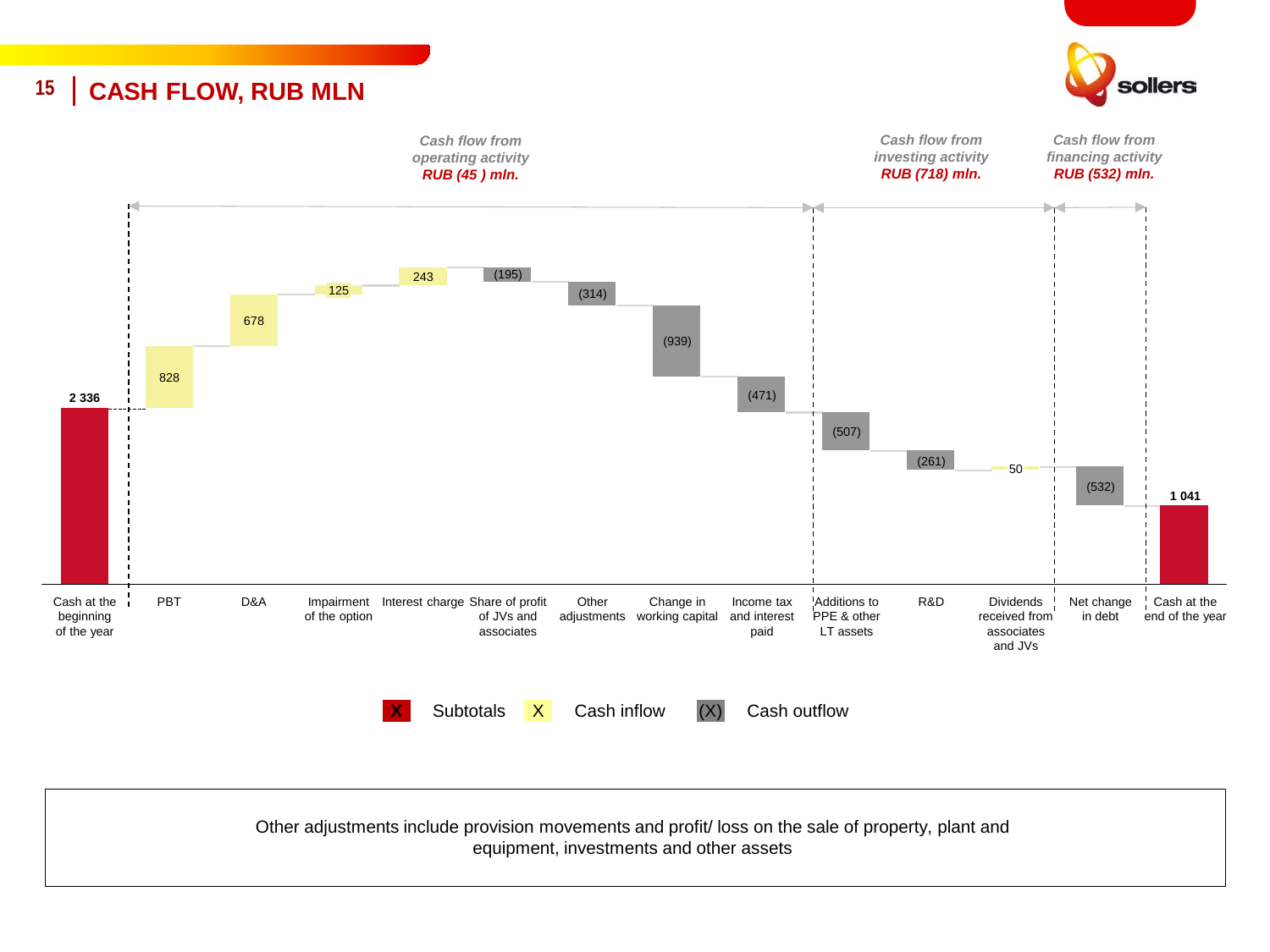**16 NET DEBT POSITION, RUB MLN**





|                               | <b>NET DEBT STRUCTURE</b> |            |          |
|-------------------------------|---------------------------|------------|----------|
|                               |                           |            |          |
|                               |                           |            |          |
| <b>RUB</b> mln                | 31.12.2016                | 30.06.2017 | Change   |
| Long-term debt                | 3 4 2 0                   | 2 7 1 6    | $-20,6%$ |
| Short-term debt               | 3656                      | 3846       | 5,2%     |
| <b>Total debt</b>             | 7076                      | 6562       | $-7,3%$  |
| Cash at the end of the period | 2 3 3 6                   | 1041       | $-55,4%$ |
| Net debt                      | 4740                      | 5 5 2 1    | 16,5%    |
|                               |                           |            |          |
|                               |                           |            |          |
|                               |                           |            |          |

Liquidity reserves up to RUB 14.9 bln. including cash of RUB 1.0 bln. and available credit facilities of RUB 13.9 bln.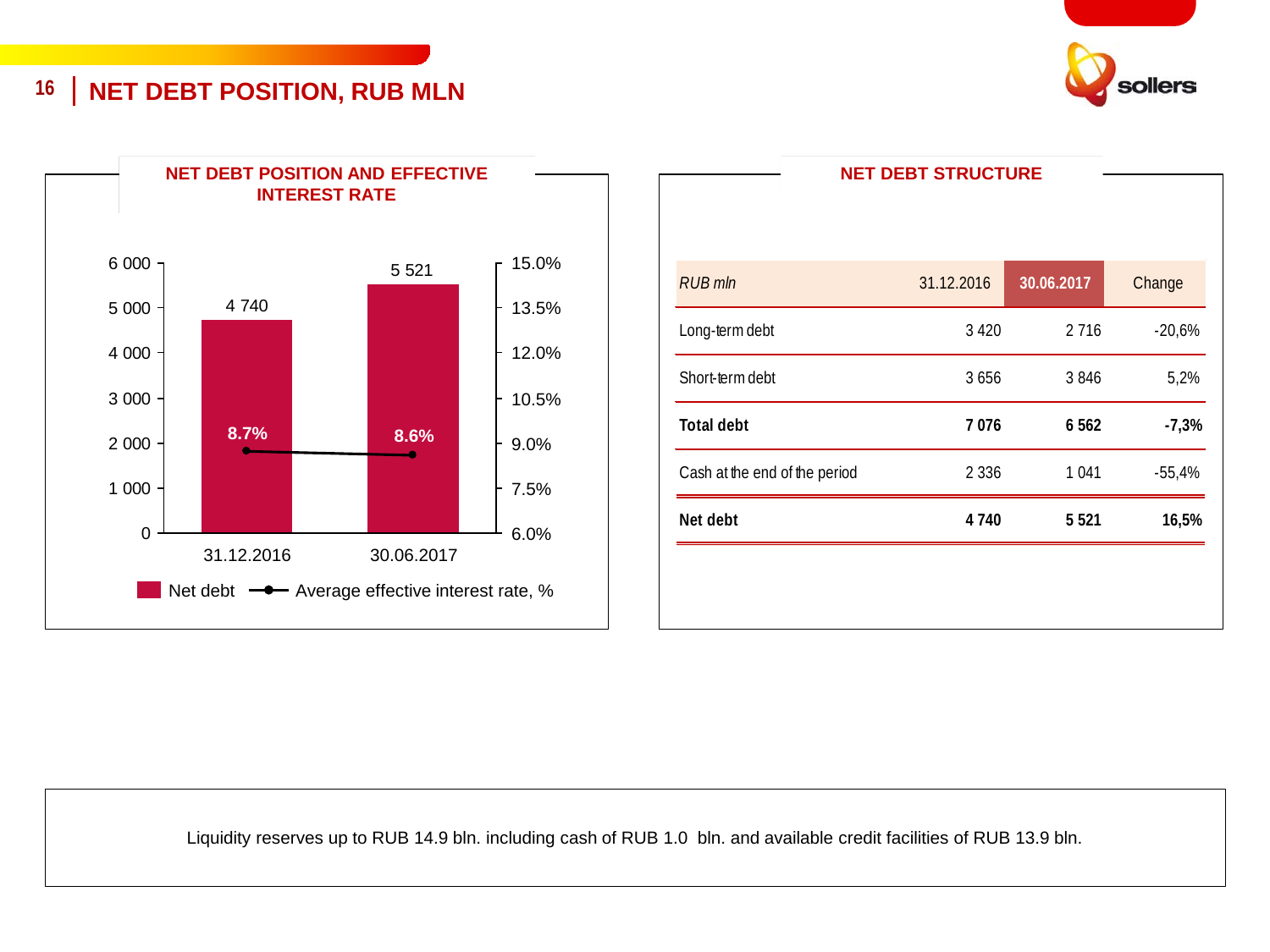

# **1. 1H2017 SOLLERS STRATEGIC DEVELOPMENTS**

# **2. RUSSIAN AUTOMOTIVE MARKET OVERVIEW**

# **3. SOLLERS OPERATING AND FINANCIAL PERFORMANCE IN 1H2017**

# **4. SOLLERS' JOINT VENTURES' RESULTS**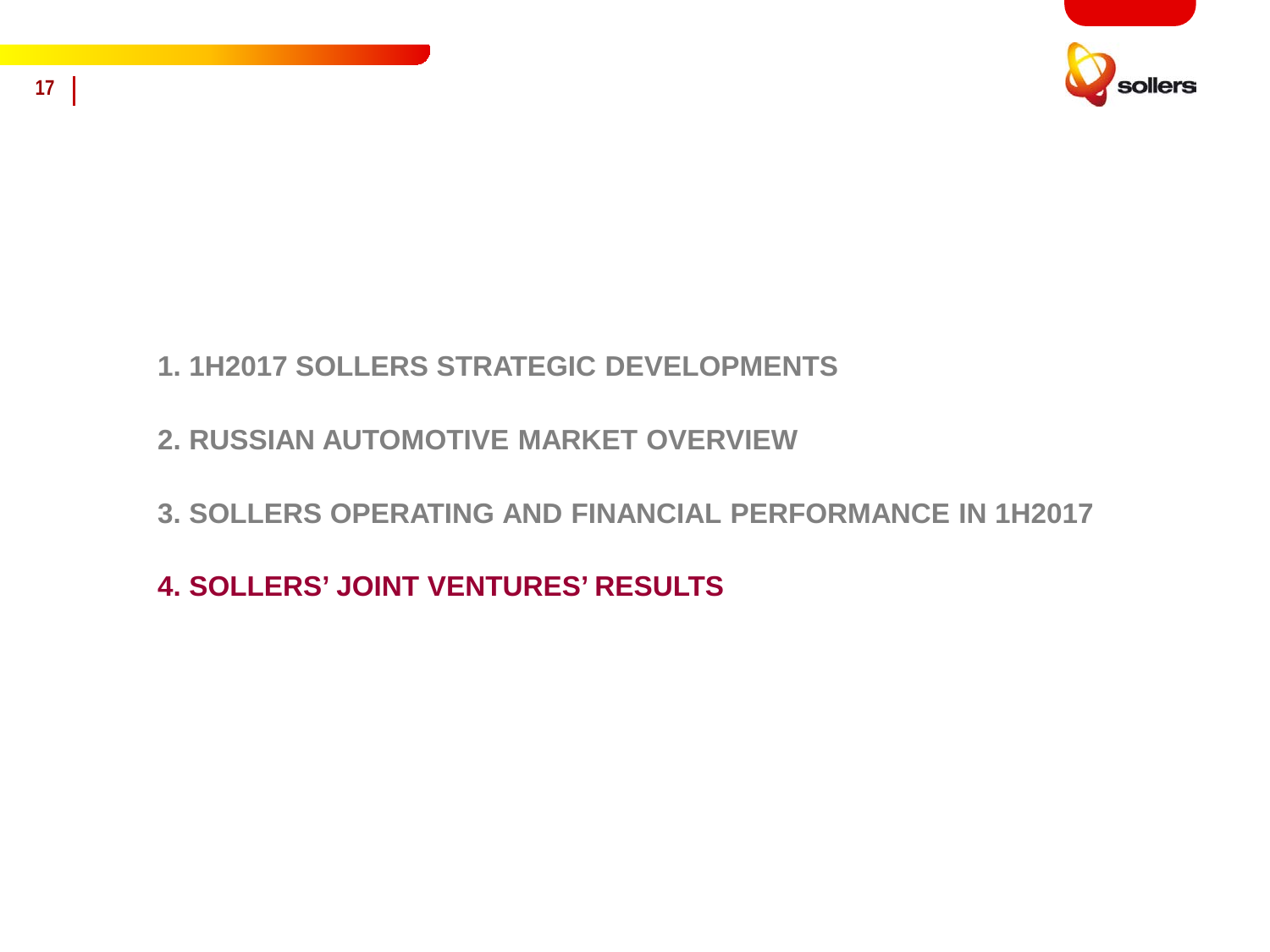

### **18 JOINT VENTURES RESULTS**

#### **BREAKDOWN OF JVS' CONTRIBUTION TO THE SHARE OF PROFIT OF JVS**

| <b>RUB</b> mln     | <b>Current SOLLERS'</b><br>stake | 1H2016 | 1H2017 | Change |
|--------------------|----------------------------------|--------|--------|--------|
| MAZDA SOLLERS JV   | 50%                              | (251)  | 149    | 159%   |
| SOLLERS-BUSSAN JV  | 50%                              | (14)   | (11)   | $-21%$ |
| SOLLERS-FINANCE JV | 50%                              | 53     | 57     | 8%     |
| TOTAL CONTRIBUTION |                                  | (212)  | 195    | 192%   |

- In 1H2016 **MAZDA SOLLERS JV** had a net loss of RUB 2.1 bln., which was recovered by the end of the year 2016. MAZDA SOLLERS JV Special Investment Contract on engine plant construction was signed in September 2016
- The results of **Ford Sollers JV** are not presented due to impairment of the investment and recognition of the option in SOLLERS' consolidates financial statement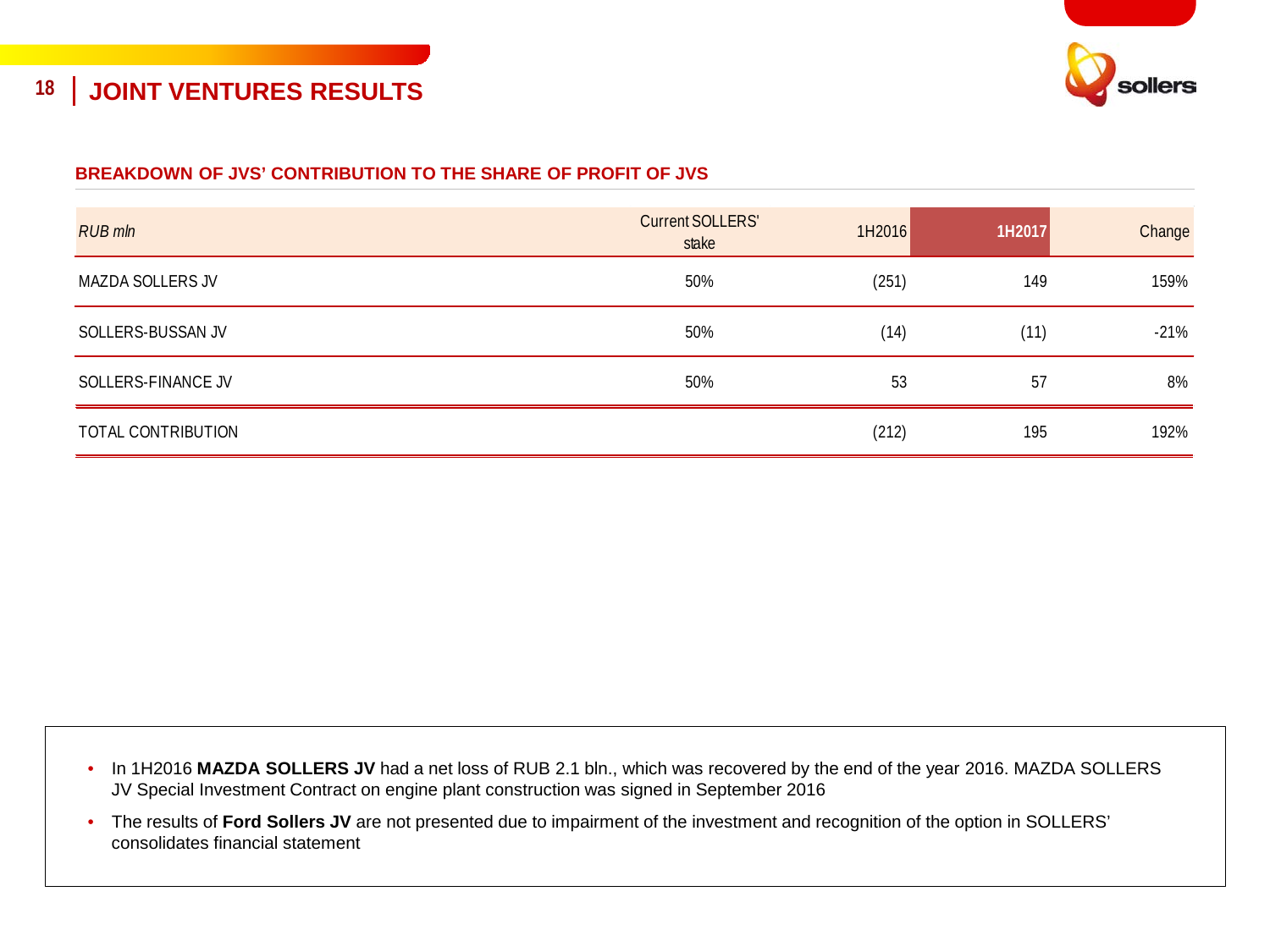# sollers

### **19 1H2017 FORD SOLLERS JV SALES, K UNITS\***





#### **HIGHLIGHTS**

• Sales of Ford vehicles grew by 6% in 1H2017 on the back of better market performance and a number of improvements in product positioning

\* Source: AEB (Association of European Businesses), Company

\*\* MS – market share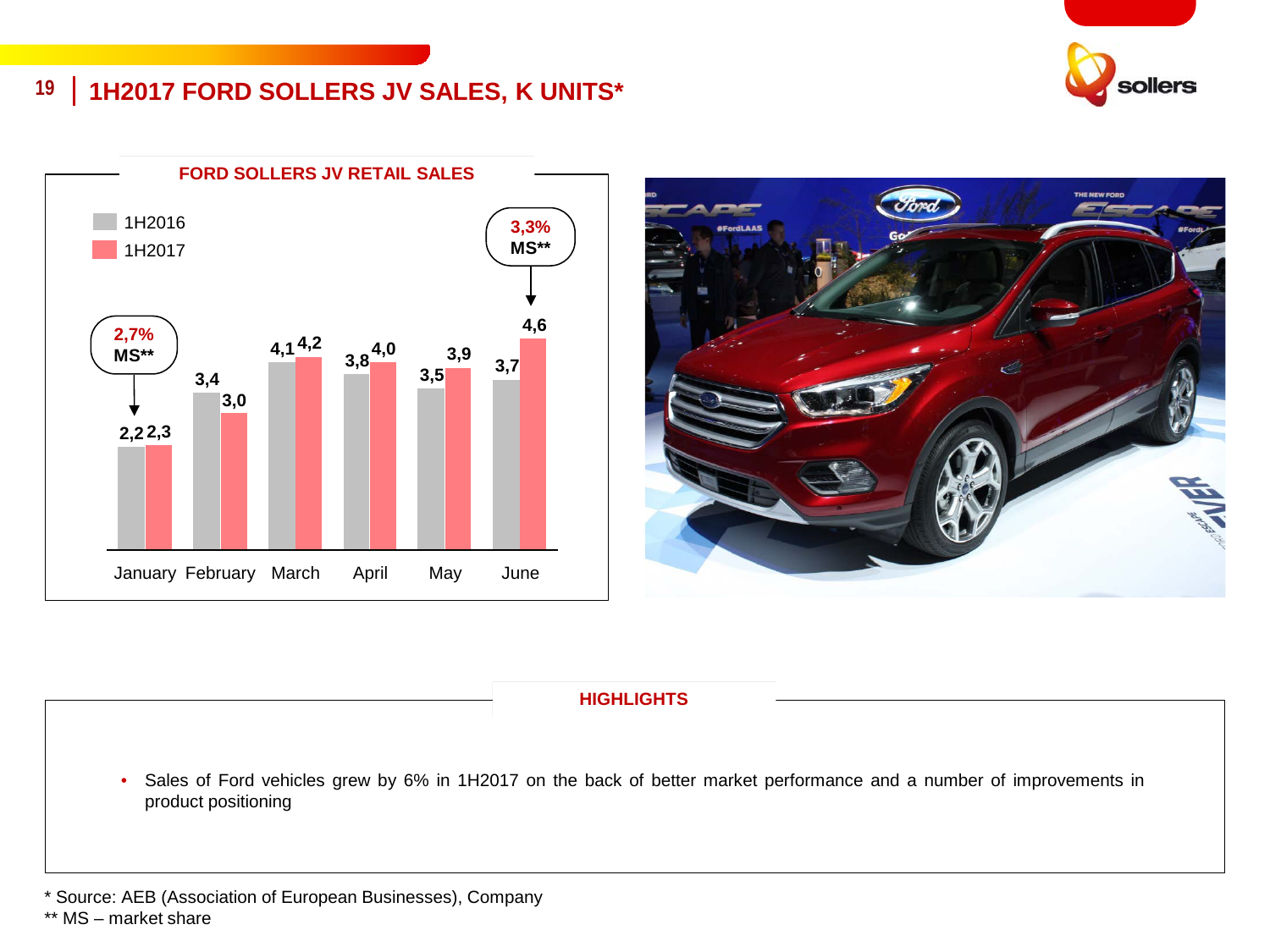### **20 MAZDA SOLLERS JV AND SOLLERS-FINANCE JV PERFORMANCE**





#### **MAZDA SOLLERS JV FINANCIAL RESULTS\***

| <b>RUB</b> mln                   | 1H2016 | 1H2017 |
|----------------------------------|--------|--------|
| Revenue                          | 13872  | 10 384 |
| Operating profit                 | (2644) | 308    |
| Operating margin                 | $-19%$ | 3%     |
| Net profit                       | (2059) | 298    |
| Net profit margin                | $-15%$ | 3%     |
| Debt as of 31.12.2016/30.06.2017 | 1432   | 70     |

\* See p.17 for further details on MAZDA SOLLERS JV performance



#### **SOLLERS-FINANCE JV FINANCIAL RESULTS**

| RUB mln                                       | 1H2016 | 1H2017 |
|-----------------------------------------------|--------|--------|
| Revenue                                       | 274    | 401    |
| Operating profit                              | 140    | 144    |
| Operating margin                              | 51%    | 36%    |
| Net profit                                    | 106    | 114    |
| Net profit margin                             | 39%    | 28%    |
| Leasing portfolio as of 31.12.2016/30.06.2017 | 2633   | 2919   |